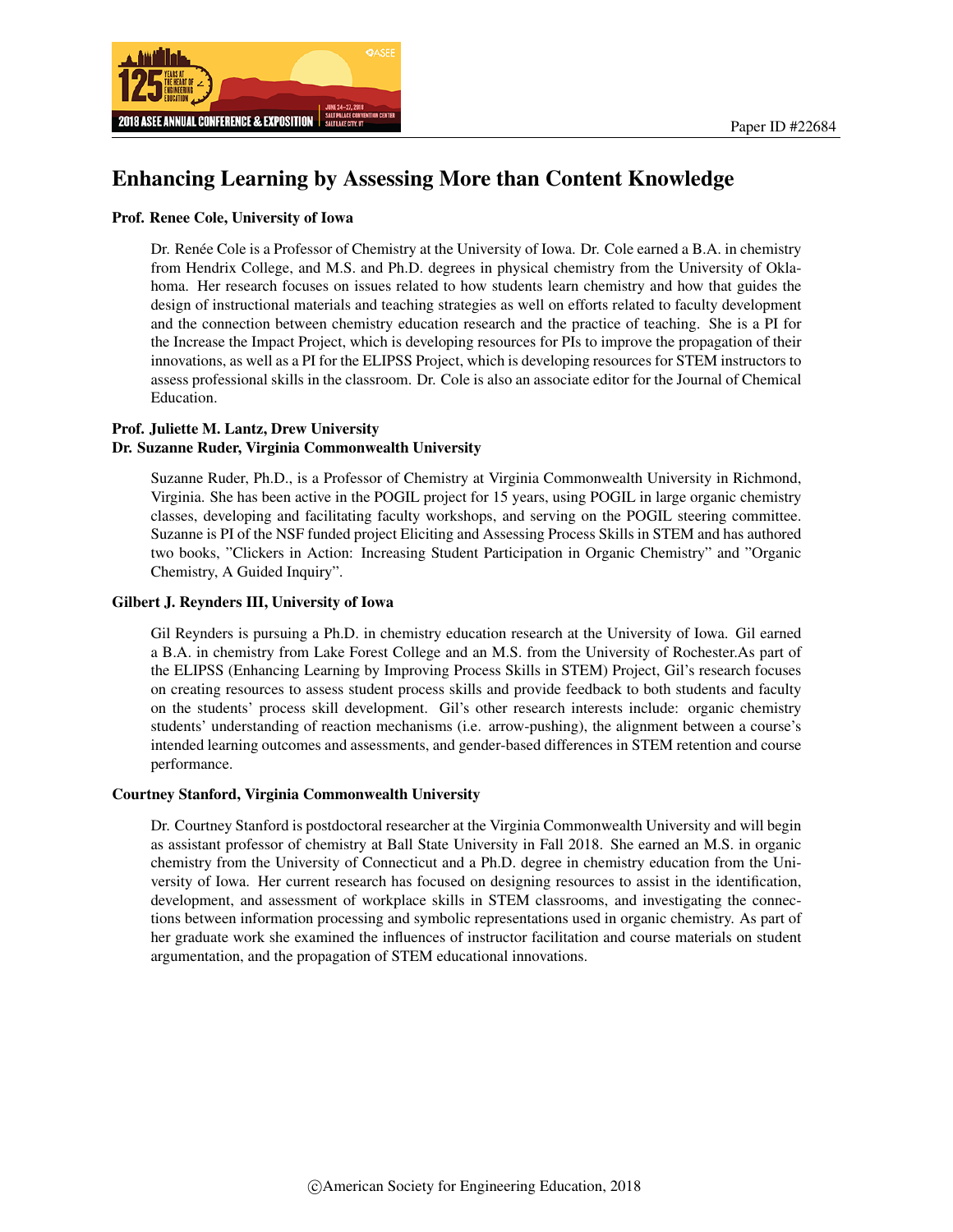# **Enhancing Learning by Assessing More than Content Knowledge**

**Abstract**: Skills such as communication, teamwork, critical thinking, and problem solving are frequently cited as intended learning outcomes for STEM degree programs. While these skills, sometimes referred to as professional or process skills, are highly valued, they are rarely explicitly assessed in the classroom. Assessment serves two purposes: (1) it provides a measure of achievement, and (2) it facilitates learning. The types of assessment used by an instructor also telegraph to students what is valued in a course. However, in many instances, the lack of alignment between instructional methods and assessment detracts from the added value of engaged student learning environments.

Our NSF funded project, "Enhancing Learning by Improving Process Skills in STEM" focuses on the development of instructor resources that support process (or professional) skill development. These resources are designed to help instructors provide feedback to students and inform the instructor as to the effectiveness of their instructional strategies in supporting the development of these skills in the classroom. Such feedback supports adoption of evidence-based active learning strategies that foster development of student skills in addition to content knowledge. To date, the project has produced rubrics on multiple process skills to assess student written work and classroom interactions and an implementation guide to support optimal use of these resources. Additional resources include a series of professional development workshops used to help instructors develop and assess process skills in their classrooms. The rubrics were created and refined by a multidisciplinary team using a collaborative development approach to ensure validity, reliability, and utility in multiple STEM disciplines. Rubrics were classroom tested in a variety of courses (including both upper and lower level courses) at a broad range of institutions. Data collection from each implementation allowed feedback and other artifacts to be gathered from many faculty in order to create the implementation guide. The initial work of this project generated valuable insights on rubric development and implementation that continues to inform further development of additional rubrics, the implementation guide, and faculty development workshops. For example, it was found that even experienced faculty need to be familiarized with an operationalized view of process skills in their STEM classrooms and provided with opportunities to visualize what process skills look like in student interactions and student written work.

### **Introduction**

It is generally recognized that students need to become proficient in skills that help them optimize their education in active learning environments and prepare them to be successful in the workplace. Recent National Research Council (NRC) reports [1, 2] focused on undergraduate education in STEM fields noted that current global challenges require people working in science fields to be skilled in solving problems, reasoning, communication, and collaboration with people in other disciplines. In a similar fashion, the engineering community listed teamwork,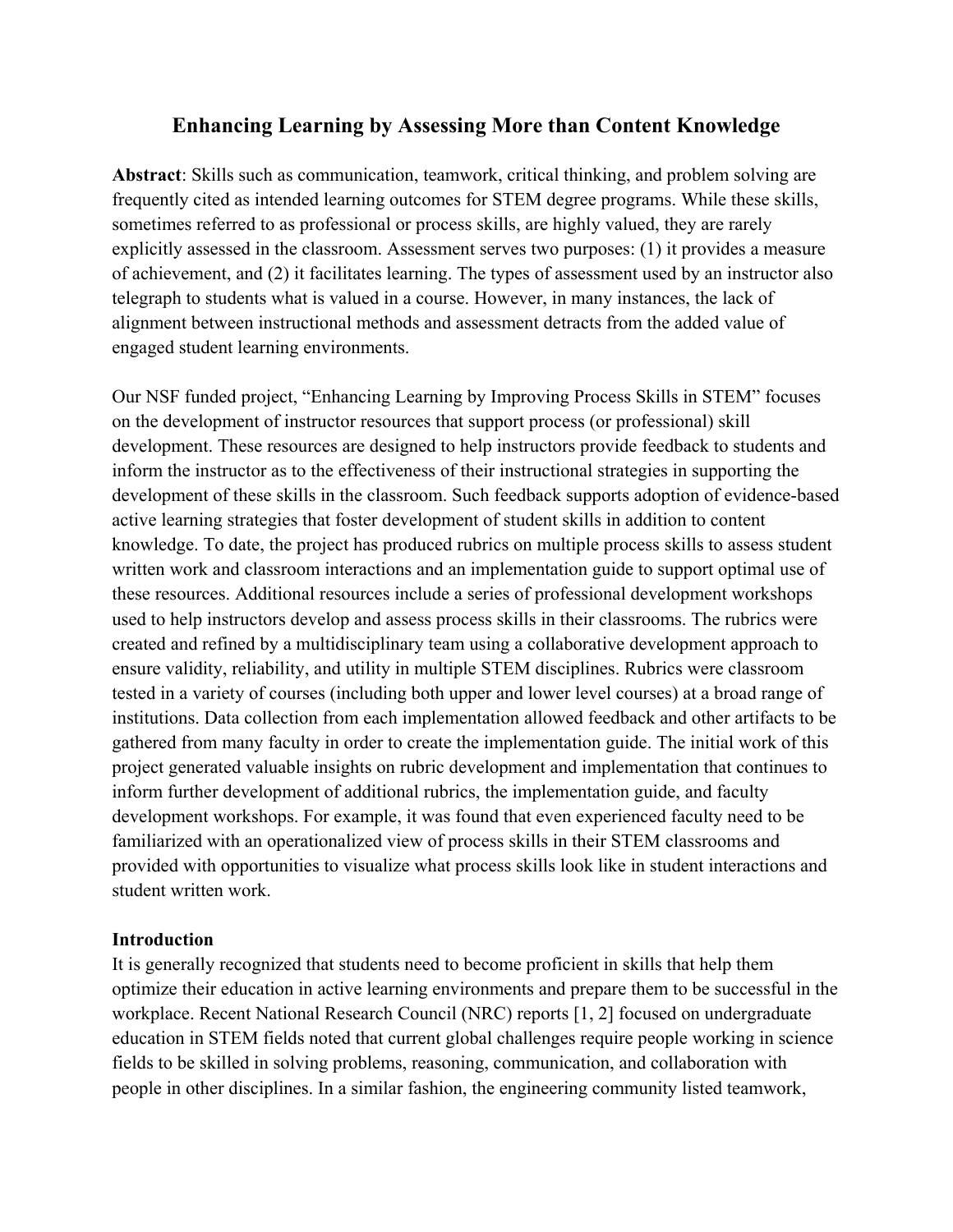communication, and ethics/professionalism as being critical to the modern workplace [3]. These skills, which we call process skills due to the early roots of this project in the Process Oriented Guided Inquiry Learning (POGIL) community [4], are also referred to as transferable skills, professional skills, workplace skills, or soft skills. In STEM fields, a slow paradigm shift towards student-centered learning has begun to extend opportunities to undergraduates to foster learning gains beyond the acquisition of disciplinary content. However, most classroom assessment approaches continue to be solely centered on the students' mastery of content and do not assess student performance in the area of process skills. This is of significant concern because of the strong influence assessment has on students' learning [5-8]. Assessment serves two purposes: (1) it provides a measure of achievement, and (2) it facilitates learning [9]. The types of assessment used by an instructor also telegraph to students what is valued in a course. However, in many instances, the lack of alignment between instructional methods and assessment detracts from the added value of engaged student learning.

The primary goal of the Enhancing Learning by Improving Process Skills in STEM (ELIPSS) Project [10] is the creation and assessment of resources that can be readily adopted by instructors to assess student process skills in a wide range of classrooms across STEM disciplines. A secondary goal is the generation of professional development tools to improve the recognition and assessment of process skills.

### **Process Skills**

Process skills are frequently cited as critical components of a successful workforce. Employers and professional societies note the importance of key skills like teamwork, critical thinking, and problem solving. There are a variety of definitions of process skills in the literature; many are somewhat dependent on the subject area of interest. Teamwork, with respect to both individual and group performance, has been emphasized largely in engineering education [3, 11, 12]. Problem solving and critical thinking are ubiquitously identified as key skills for students in STEM to develop, albeit from a number of different perspectives, as they are crucial to the advancement of STEM disciplines [11-16]. Information processing is not as well defined, with much existing emphasis in STEM relating to students' interpretation of diagrams, graphs, and images as opposed to text. Self-assessment and metacognition are largely identified in the science education literature [17] as being important to the cultivation of effective problem solving strategies, with metacognition greatly dominating existing discourse. Communication skills (both oral and written) are noted as crucial skills by STEM professional societies, and are referred to both in the context of forming arguments based on evidence [16] and sharing results with colleagues [11, 12]. Additionally, the vast majority of these process skills have been explicitly identified as important from kindergarten through tertiary levels of education in the "college and career readiness" and "science and engineering practices" sections of the recently constructed Next Generation Science Standards (NGSS) [18].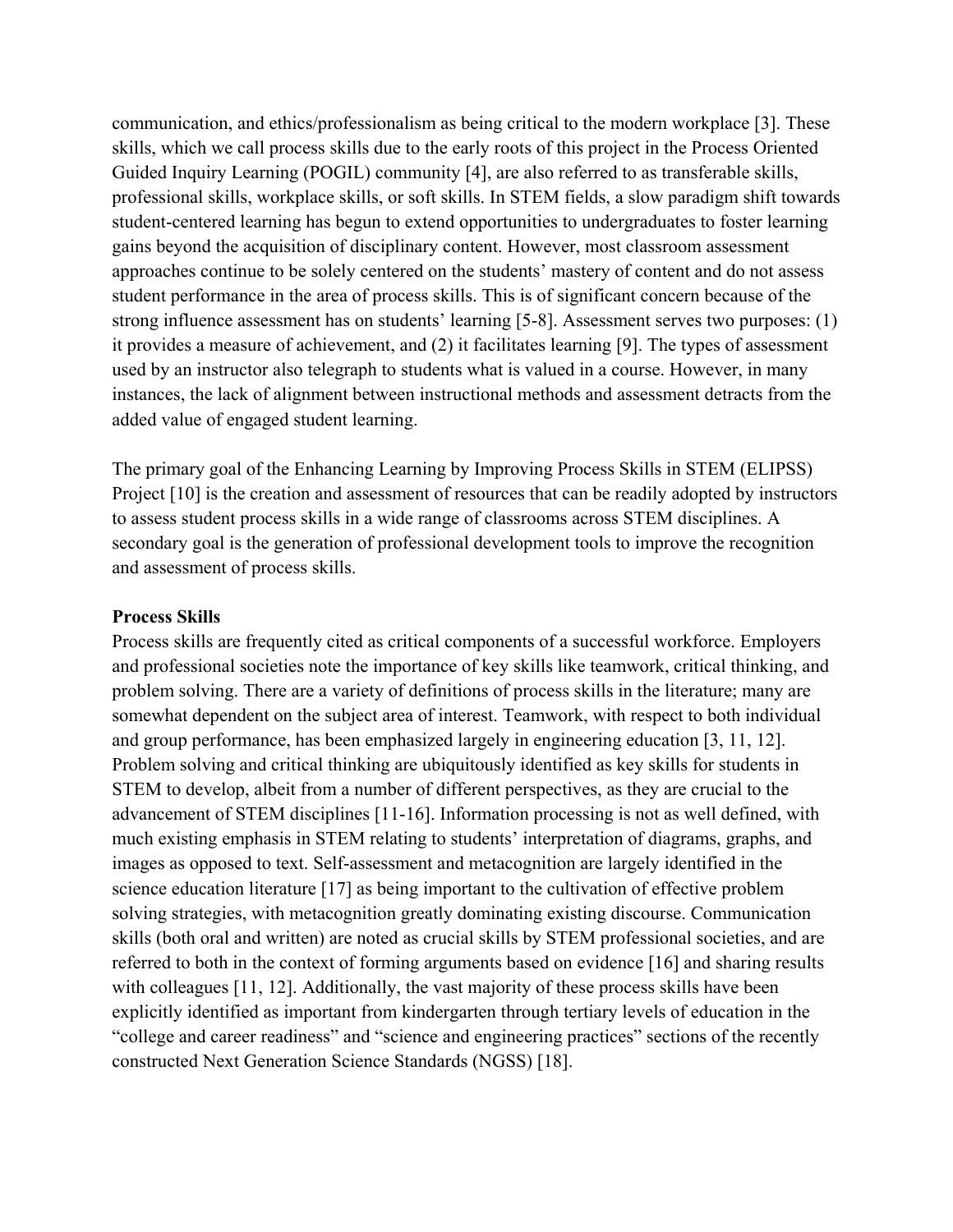## **Development of rubrics**

While the importance of process skills is well documented, mechanisms for instructors to assess these skills and to provide regular feedback to students are not. It is important that the feedback provided to students be focused on improving performance, be understandable, and be clearly linked to the desired learning outcomes [6, 8]. It is also important that assessment strategies are "cost-effective" for instructors in terms of the time and expertise required for implementation [8, 19]. Rubrics have been identified as effective means to help instructors evaluate performance tasks [8, 20, 21], and most faculty and administrators are familiar with employing rubrics for assessment and evaluation.

For this project, two types of rubrics were designed: student interaction rubrics and student product rubrics.

- Student interaction rubrics are intended to be used to assess behaviors and other indicators of process/workplace skills exhibited during group work in active learning classrooms.
- Student product rubrics are intended to be used to evaluate process/workplace skills in written work or other products submitted by students in response to questions, activities, or assignments designed to elicit evidence of these skills in the completed product.

Each rubric has undergone multiple stages of testing and revision; this ensures that the rubrics assess the intended process skills and are also applicable in multiple disciplines and classroom settings. Figure 1 shows the stage of development for each type of rubric for the different process/workplace skills targeted by the project. Both sets of rubrics were built on a foundation of testing to establish validity, reliability, and utility.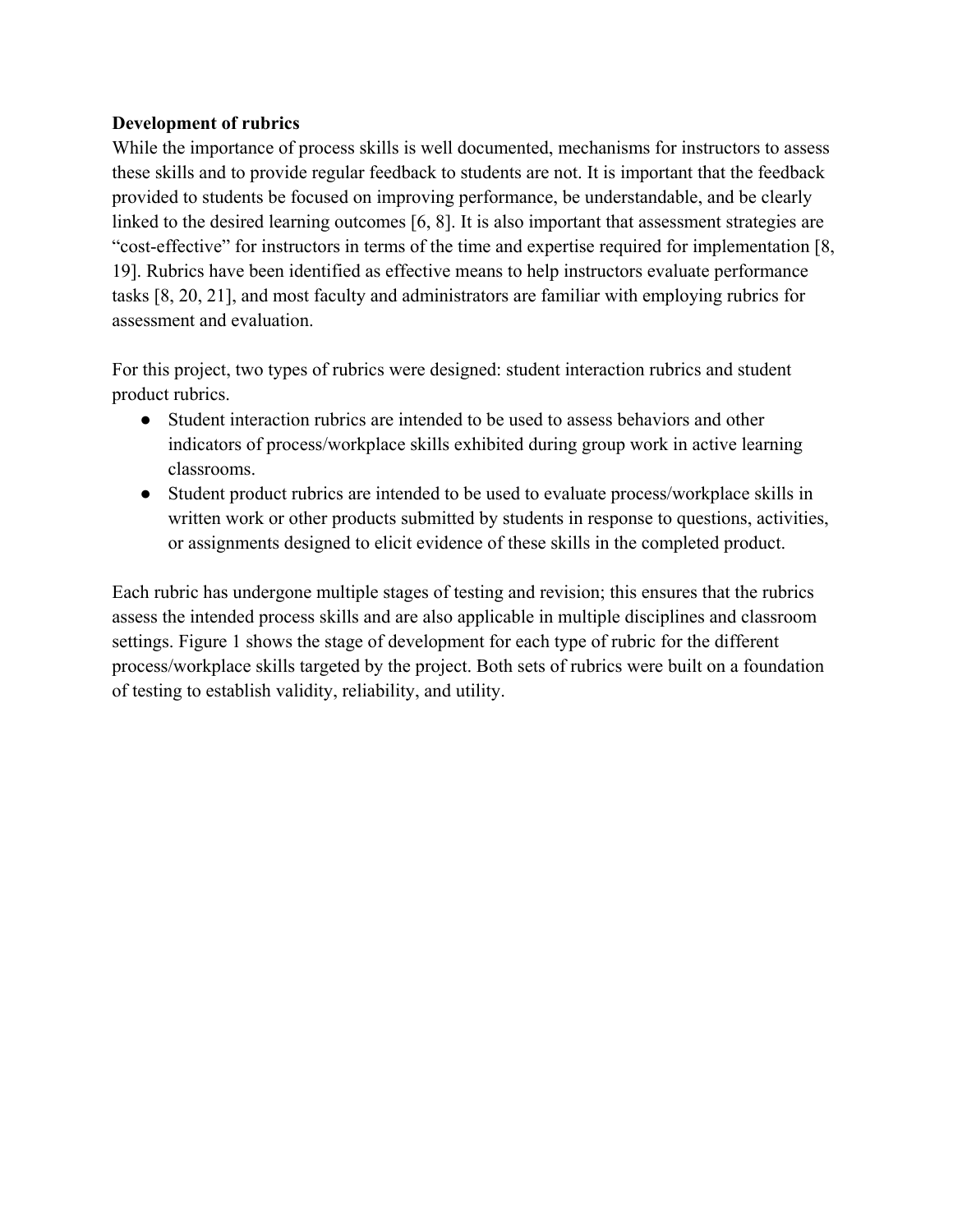

**FIGURE 1:** Current status of the rubrics for selected process skills. *Note:* The dot color indicates the status of the rubric: **green** - completed and available, **blue** - in revision and available, **orange** - early in development, **red** - not currently planned.

When developing the rubrics, the project team reviewed initial drafts of each rubric to ensure that they were aligned with the literature and operationalized for STEM classrooms. Additional feedback was then solicited from members of the Primary Collaboration Team (PCT), a group of eight faculty members from a variety of institutions and STEM disciplines. The PCT provided varied perspectives on rubric construction and implementation. Once a rubric was revised in response to PCT feedback, it underwent further review by the project team. During this development cycle, students were asked to review the rubrics to determine how well they understood the language in the rubrics as well as their ability to match the rubric descriptors/scores to their group interactions or written work. Depending on the extent of the revision, some rubrics went back to the PCT for further review. This cycle, shown in Figure 2, was repeated until each rubric was deemed ready for classroom testing.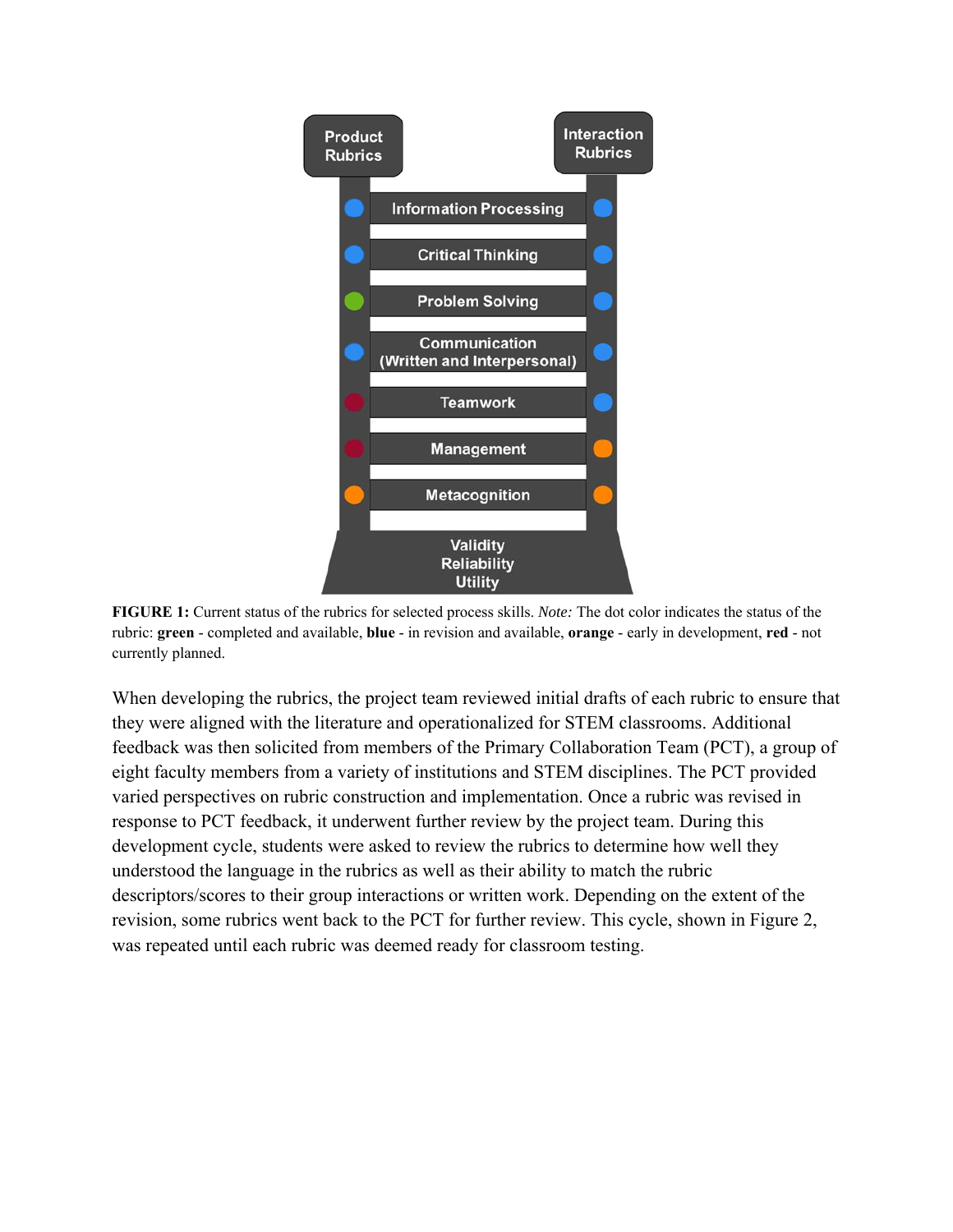

**FIGURE 2**: Iterative development cycle. Rubrics were continually improved as students and faculty provided feedback to the project team.

The project team, the PCT, and four additional instructors were involved in classroom testing of both the student interaction and the student product rubrics. The PCT provided examples of content-specific behaviors and questions for their various disciplines and active learning classrooms. Additionally, they provided feedback to improve the usability of the rubrics and increase adoption by faculty in a variety of disciplines and using a diverse set of active learning instructional approaches. Thus far, classroom testing has taken place for six interaction rubrics (Information Processing, Critical Thinking, Problem Solving, Interpersonal Communication, Management, and Teamwork) and five student product rubrics (Information Processing, Critical Thinking, Problem Solving, Written Communication, and Metacognition). These rubrics were tested in a range of STEM classrooms at fourteen different institutions to establish validity and utility. Information about these different implementations is summarized in Table 1. Each rubric was tested in at least three disciplines and at three different institutions.

| <b>Discipline</b>       | <b>Course Level</b> | <b>Institution</b> | <b>Class</b> | Pedagogy                  |
|-------------------------|---------------------|--------------------|--------------|---------------------------|
|                         |                     | <b>Type</b>        | <b>Size</b>  |                           |
| Biology/Health          | Introductory,       | RU, CU             | M, L,        | Case Study, Lecture, Lab, |
| Sciences                | Intermediate,       |                    | XL           | Peer Instruction, POGIL,  |
|                         | Advanced            |                    |              | Other                     |
| Chemistry               | Introductory,       | RU, PUI            | S, M,        | Case Study, Lecture, Lab, |
|                         | Intermediate,       |                    | L, XL        | PBL, Peer Instruction,    |
|                         | Advanced            |                    |              | PLTL, POGIL               |
| <b>Computer Science</b> | Introductory        | <b>CU</b>          | S, M         | POGIL                     |
| Integrated              | Advanced            | <b>PUI</b>         | S            | Case Study, Lecture,      |
| Science                 |                     |                    |              | POGIL                     |
| Kinesiology             | Advanced            | <b>RU</b>          | M            | Case Study, Flipped,      |
|                         |                     |                    |              | POGIL                     |

**TABLE 1**: Summary of instructional contexts in which rubrics have been tested.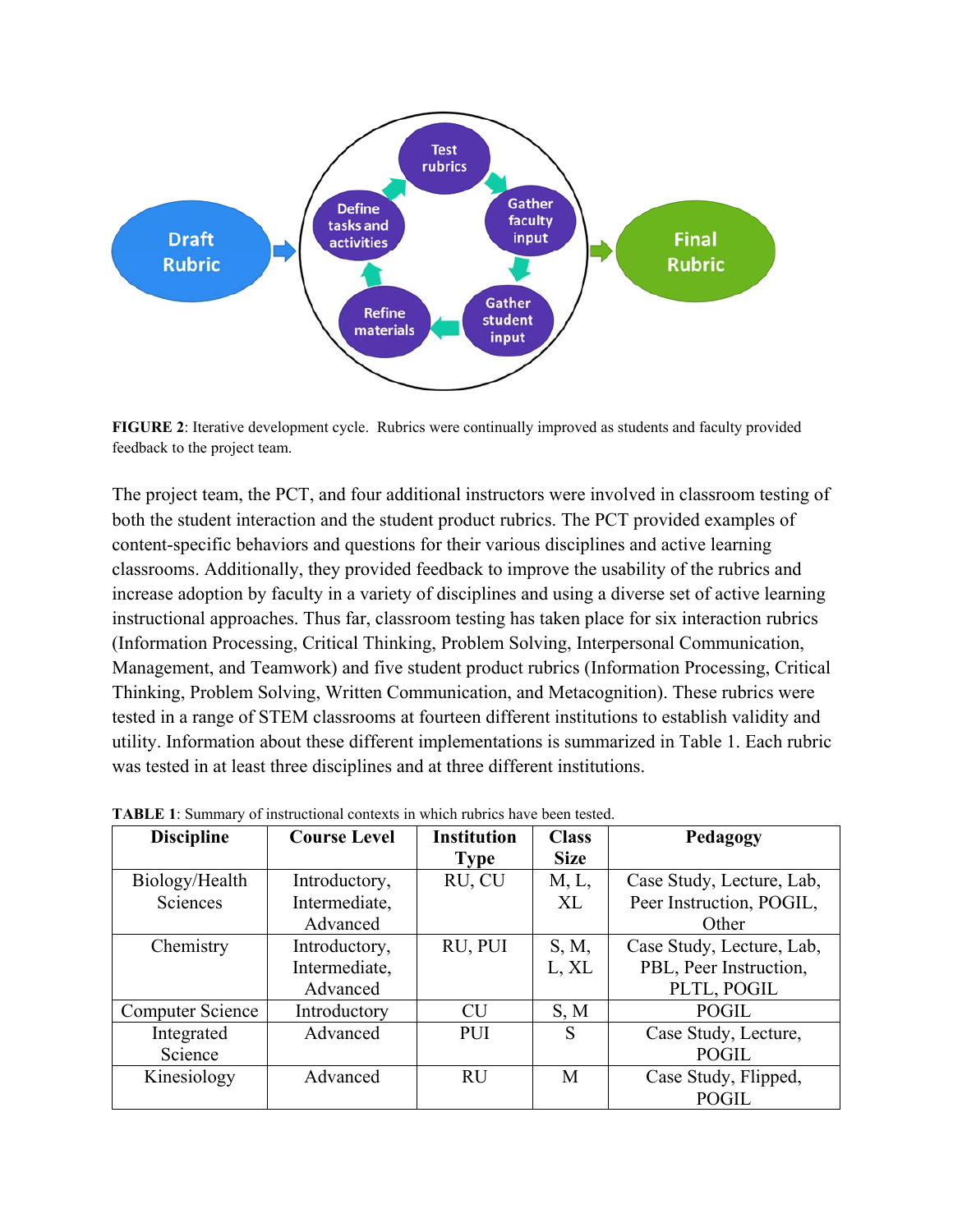| Materials          | Advanced      | PUI | M    | Case Study, Flipped, Other |
|--------------------|---------------|-----|------|----------------------------|
| Engineering        |               |     |      |                            |
| <b>Mathematics</b> | Introductory, | PUI | S, M | Lecture, PBL, POGIL        |
|                    | Advanced      |     |      |                            |
| <b>Statistics</b>  | Introductory  | PUI | M    | Flipped                    |

**Institution Type:** RU = Research University, CU = Comprehensive University, PUI = Primarily Undergraduate Institution

**Class Size:**  $S = \langle 25 \rangle$  students,  $M = 25-50$  students,  $L = 51-150$  students,  $XL = 51-150$  students

**Pedagogy:** PBL = Problem Based Learning, PLTL = Peer Led Team Learning, POGIL = Process Oriented Guided Inquiry Learning

Following the process shown in the development cycle (Figure 2), the project team gained insights on the validity and utility of the rubrics generated. For example, a combined effort between the project team and the PCT resulted in language selection that was specific enough to operationalize the process skill definitions and rubric descriptors, but expansive enough that it could be easily interpreted and applicable across STEM disciplines. Furthermore, through many detailed discussions with the PCT before and during classroom implementation, the appearance and structure of the rubrics were optimized in order to be used efficiently as an assessment tool in classrooms.

We have established that each rubric can distinguish among different levels of evidence for the targeted process skills, and that each category of the rubric assesses different aspects of the skill. Figure 3 illustrates the use of the problem solving rubric to assess student laboratory reports in an analytical chemistry laboratory course. The results indicate that each category measures a range of student achievement and that the distribution of rubric scores is different for each category.



**FIGURE 3:** Summary of analysis of student laboratory reports using the problem solving rubric.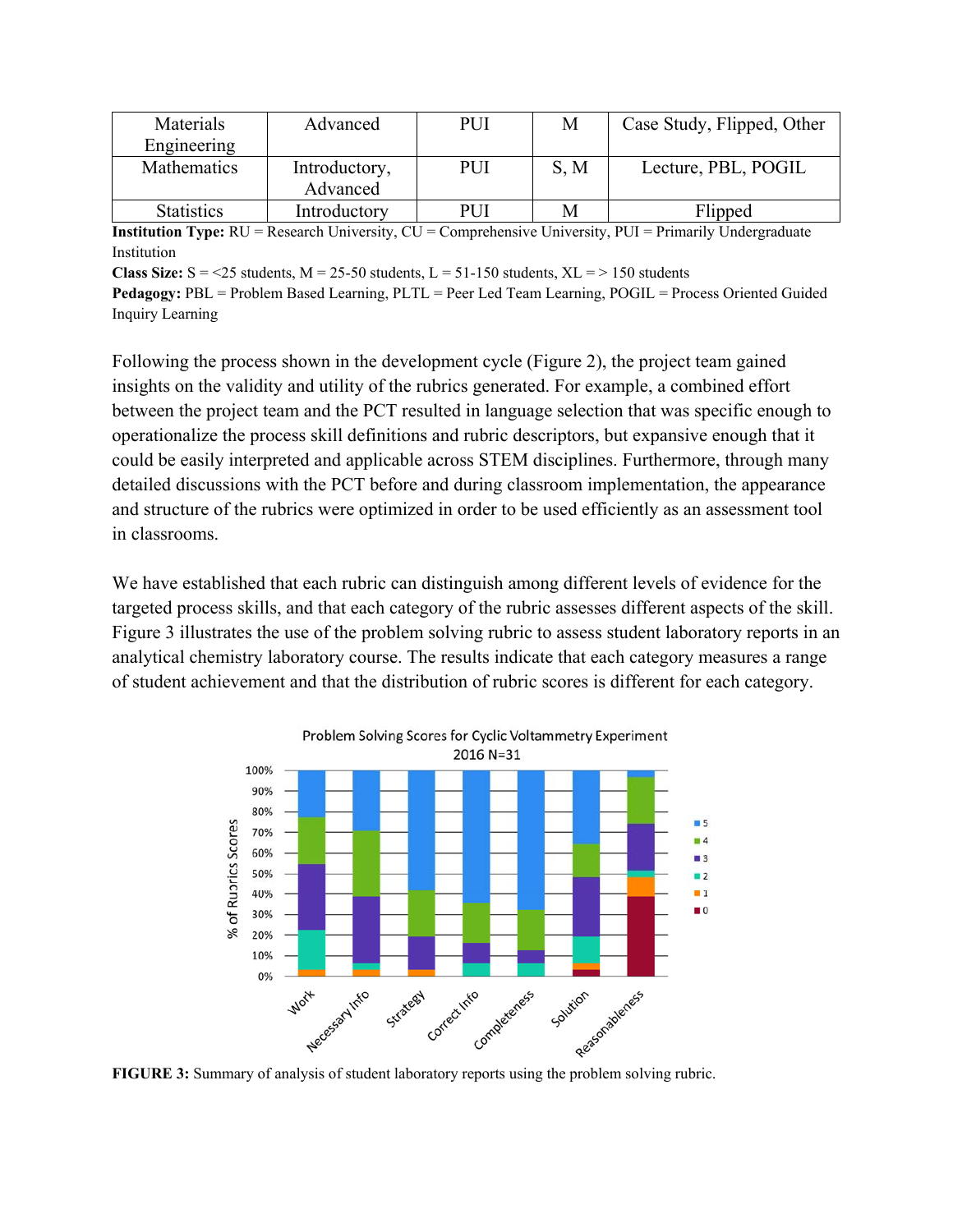From analysis of classroom implementation and discussions with implementers, the general types of classroom questions, prompts and activities that lent themselves to the assessment of process skills became evident. These experiences allowed us to strategize implementation techniques for large and small classes, and to discuss ways in which instructors could deliver rubric feedback to their students for maximum effectiveness. It was also evident that classroom videos of student interactions are crucial for validating rubrics, training new users, and providing online resources in support of propagation.

# **Preparing faculty to implement rubrics**

A series of workshop modules were designed to provide participant-centered professional development on assessing process skills, including the use of the rubrics. The goals of the workshop are to introduce instructors to the concept of eliciting and assessing process skills and enable them to use the rubrics along with the implementation guide developed by the project.

Workshops generally begin with an introductory module designed to help participants explore process skills before employing the rubrics. The components of the Introduction to Process Skills module allow participants to: (a) explore different process skills, (b) determine how to elicit process skills with various classroom facilitation strategies, and (c) discover how to observe different process skills during group work. Participants explore the process skill definitions and then reflect on ways they can elicit these skills in their own classes. In order to model an active learning classroom where process skills could be observed, an introductory sample assignment was developed on a topic that was accessible to all participants. Participants complete the activity in groups and then reflect on the process skills that were employed while working on the activity.

In the remaining modules, participants explore the rubrics to familiarize them with the general structure, then use two different rubrics to assess students in an authentic context. In the module 'Student Interaction Rubrics.' participants examine the interaction rubrics, watch a video of students working on a classroom activity, then use the rubrics to assess student interactions. In the module 'Student Product Rubrics,' participants explore two different product rubrics and then use the rubrics to assess authentic student written work. This modular workshop plan provides a flexible format that can be combined to fit different venues and time slots. A fourth module on identifying or designing appropriate tasks for assessing process skills is planned.

The feedback from instructors who participated in the initial Student Interaction Rubrics workshops indicated that, while valuable, the workshop was somewhat overwhelming to those who did not have much experience with process skills. One strength that was identified was the opportunity to watch videos of students working through activities and applying the rubrics to those students' interactions. In contrast, the initial Student Product Rubrics workshop appeared to be a better entry module, in part because using a rubric to assess student written work is more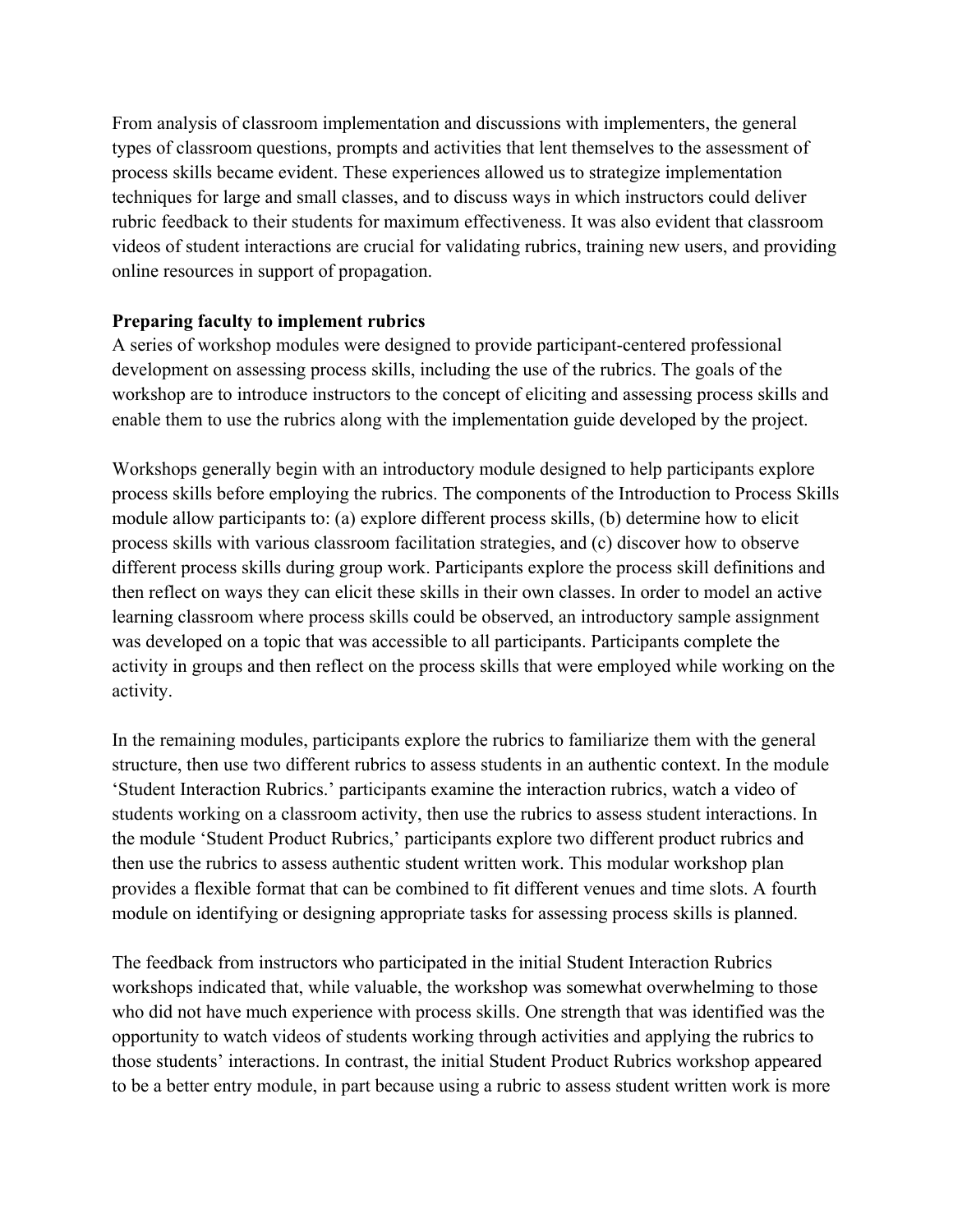familiar to instructors than observing and assessing group interactions. We are collecting classroom activities, student data, and videos of student interactions that feature broadly applicable STEM topics to be used for general STEM audiences, as well as focused topics that align with particular disciplines. These may be inserted into the workshop modules to customize the components of the workshops for a particular audience.

# **Conclusions**

As part of ongoing efforts to assess and improve process skills of undergraduate STEM students, rubrics were developed that can measure these skills in student group interactions and in student written products. The development cycle, involving multiple iterations of feedback from both students and faculty in a variety of STEM disciplines, led to optimization of both rubric design and instructional usage strategies. For example, our faculty collaborators noted that students pay greater attention to the rubrics over the course of a semester if the instructor begins discussing process skills at the very start of the semester when setting expectations for the students. Faculty found that focusing on assessing one process skill at a time allowed them to score student work faster and that some rubrics are best used earlier in a semester. For instance, using the interpersonal communication and teamwork rubrics early in the semester can lead to stronger and more effective group interactions, which allow teams to further develop other skills as the semester progresses.

Based on feedback we received from surveys of our faculty development workshop, we discovered that it is highly effective for workshop participants to play the role of learners. In this manner, participants experience the development of process skills through a classroom activity and experience how various process skills become evident in their own interactions and written answers to activities. Reflecting on the process skills used while completing an activity was key to becoming familiar with the process skills and how to elicit and assess these process skills in student interactions in an active learning classroom. The experience also directly illuminates the purpose and impact of instructional feedback on process skills. Since the assessment of these types of skills are unfamiliar to most faculty, we found it most effective to link assessment and feedback on process skills to existing faculty expertise in evaluating and providing feedback to students regarding content knowledge.

Future work will focus on describing best practices for using the rubrics for assessment in a variety of classroom settings, including large-enrollment courses, and encouraging students to use the rubrics for meaningful self- and peer-assessment. Additionally, while the current rubrics can be used to accurately assess student performance, additional rubrics and strategies are being developed that will provide more guidance to students to further their process skill development and improve performance.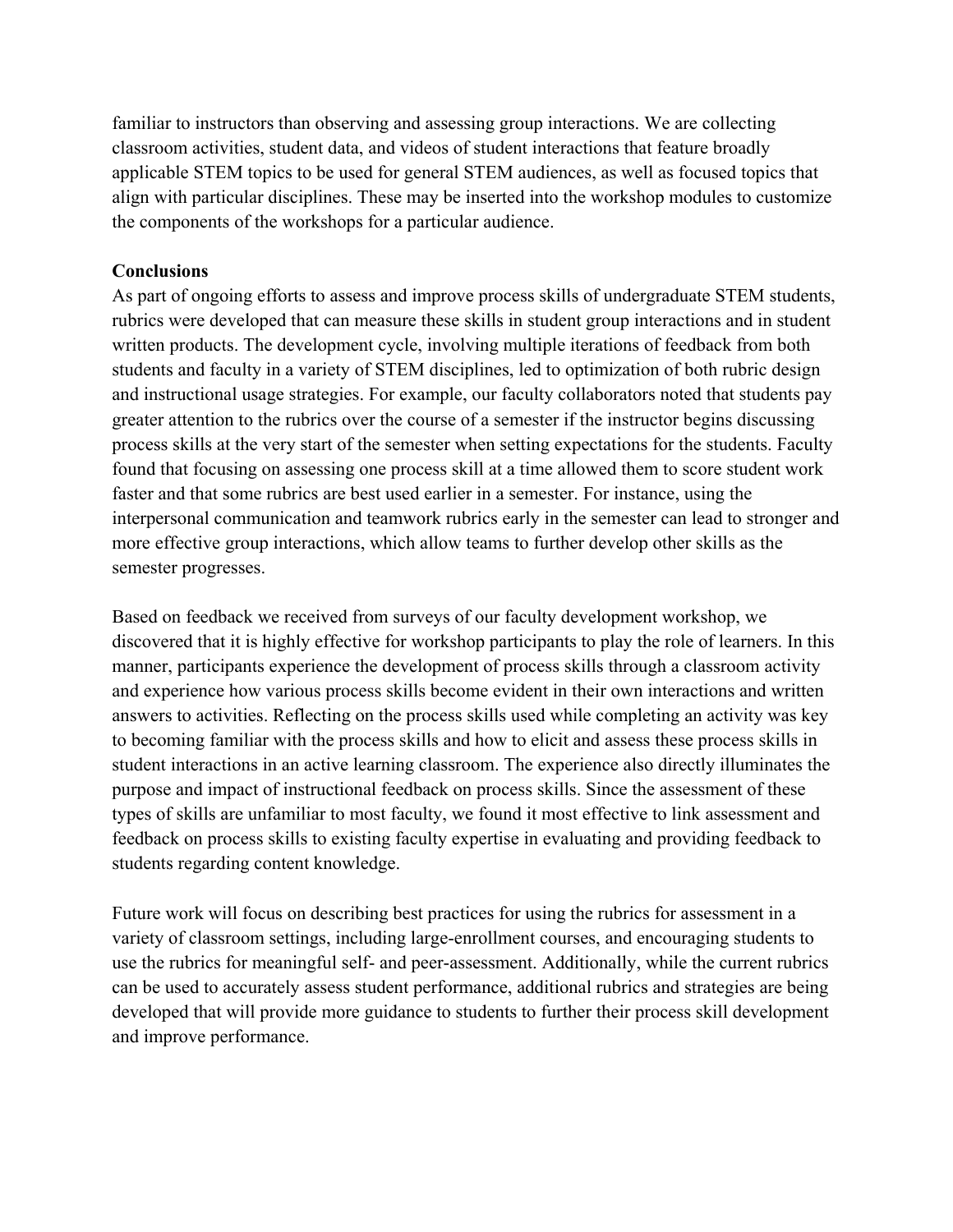## **References**

[1] National Research Council, *Education for Life and Work: Developing Transferable Knowledge and Skills in the 21st Century*. National Academies Press, 2012.

[2] S. R. Singer, N. R. Nielsen, and H. A. Schweingruber, "Discipline-Based Education Research: Understanding and Improving Learning in Undergraduate Science and Engineering." Washington D.C.: The National Academies Press, 2012.

[3] ABET Engineering Accreditation Commission, "Criteria for accrediting engineering programs," Baltimore, MD, 2012.

[4] R. S. Moog and J. N. Spencer, *Process oriented guided inquiry learning (POGIL)*. ACS Publications, 2008.

[5] D. Boud and N. Falchikov, "Introduction: Assessment for the longer term," in *Rethinking Assessment in Higher Education*. New York: Routledge, 2007, pp. 3-13.

[6] F. Dochy, M. Segers, D. Gijbels, and K. Struyven, "Assessment engineering: Breaking down barriers between teaching and learning, and assessment," in *Rethinking Assessment in Higher Education*, D. Boud and N. Falchikov, Eds. New York: Routledge, 2007, pp. 87-100.

[7] C. Fuentealba, "The Role of Assessment in the Student Learning Process," *Journal of Veterinary Medical Education,* vol. 38, no. 2, pp. 157-162, 2011.

[8] R. Smit and T. Birri, "Assuring the quality of standards-oriented classroom assessment with rubrics for complex competencies," *Studies in Educational Evaluation,* vol. 43, pp. 5-13, 2014. [9] J. Biggs, "Constructive alignment in university teaching," *HERDSA Review of Higher Education,* vol. 1, no. 1, pp. 5-22, 2014.

[10] *Enhancing Learning by Improving Process Skills in STEM*. Available: http://www.elipss.com [Accessed April 2018]

[11] A. Mohan, D. Merle, C. Jackson, J. Lannin, and S. S. Nair, "Professional Skills in the Engineering Curriculum," *IEEE T. Educ.,* vol. 53, pp. 562-571, 2010.

[12] L. J. Shuman, M. Besterfield-Sacre, and J. McGourty, "The ABET "Professional Skills"-Can They Be Taught? Can They Be Assessed?," *J. Eng. Educ.,* vol. 94, pp. 41-55, 2005.

[13] H. L. Petcovic, A. Stokes, and J. L. Caulkins, "Geoscientists' perceptions of the value of undergraduate field education," *GSA Today,* vol. 24, pp. 4-10, 2014.

[14] *American Institute of Biological Sciences Education Programs*. Available: http://www.aibs.org/education/ [Accessed April 2018]

[15] S. Musante. *Creating a Community of Educators to Improve Biology Student Learning*. Available: http://www.aibs.org/eye-on-education/eye\_on\_education\_2005\_04.html [Accessed] April 2018]

[16] H. K. Boo, "Students' understandings of chemical bonds and the energetics of chemical reactions,"*Journal of Research in Science Teaching,* vol. 35, pp. 569-581, 1998.

[17] A. Zohar and S. Barzilai, "A review of research on metacognition in science education: current and future directions," *Studies in Science Education,* vol. 49, pp. 121-169, 2013.

[18] *The Next Generation Science Standards*. Available: http://www.nextgenscience.org/nextgeneration-science-standards [Accessed April 2018]

[19] L. Suskie, "Understanding the nature and purpose of assessment," in *Designing Better Engineering Education Through Assessment: A Practical Resource for Faculty and Department Chairs on Using Assessment and ABET Criteria to Improve Student Learning*. Sterling, VA: Stylus, LLC, 2008, pp. 3-19.